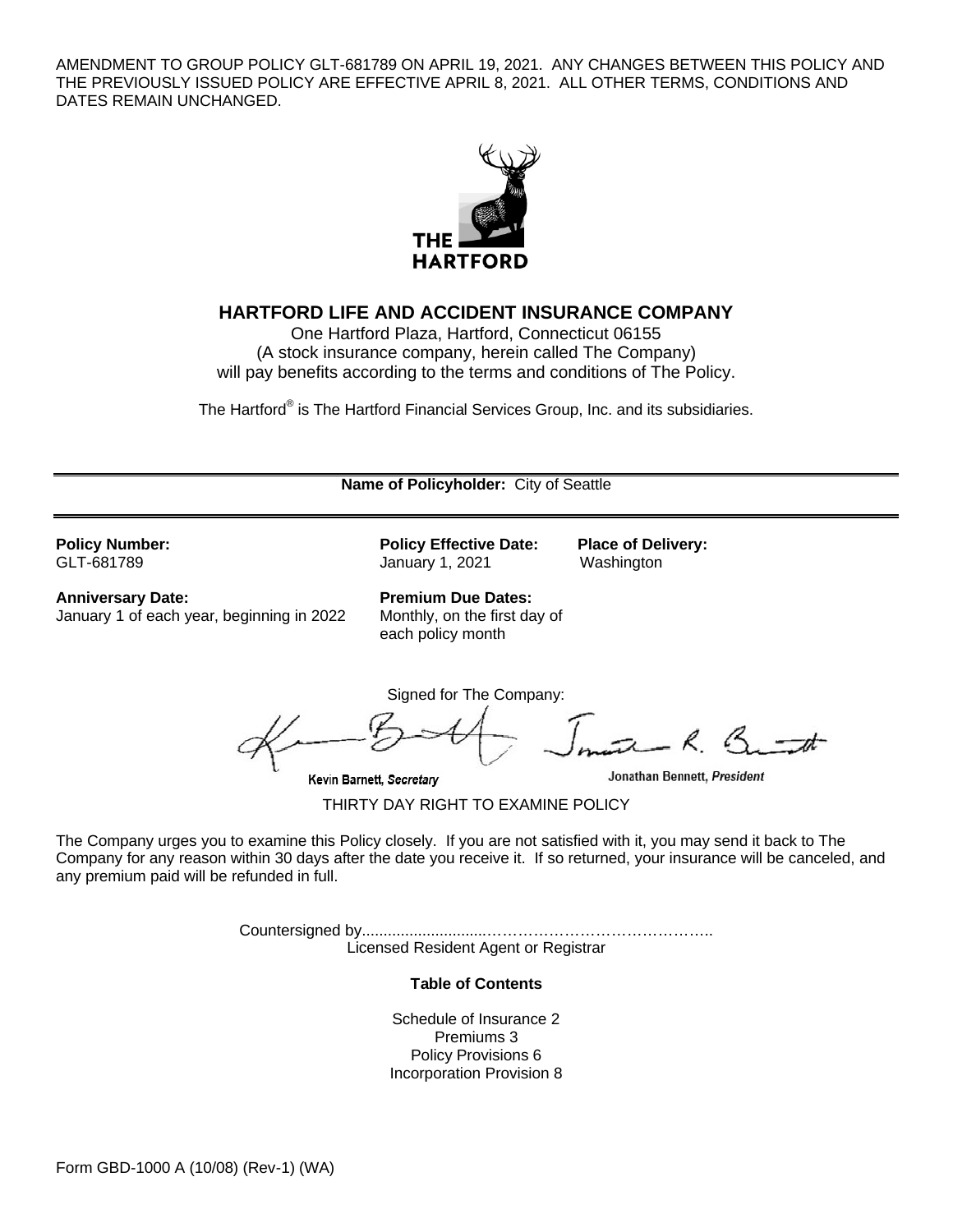# **SCHEDULE OF INSURANCE**

The Schedule(s) of Insurance for The Policy benefits listed below are shown in the Certificate(s) of Insurance, as incorporated into The Policy.

1) Long Term Disability Insurance

The Schedule(s) of Insurance will address the:

- 1) benefit amounts and maximum limits;
- 2) eligibility and effective date requirements; and
- 3) other schedule amounts and limits;

which apply to the employees of the Policyholder.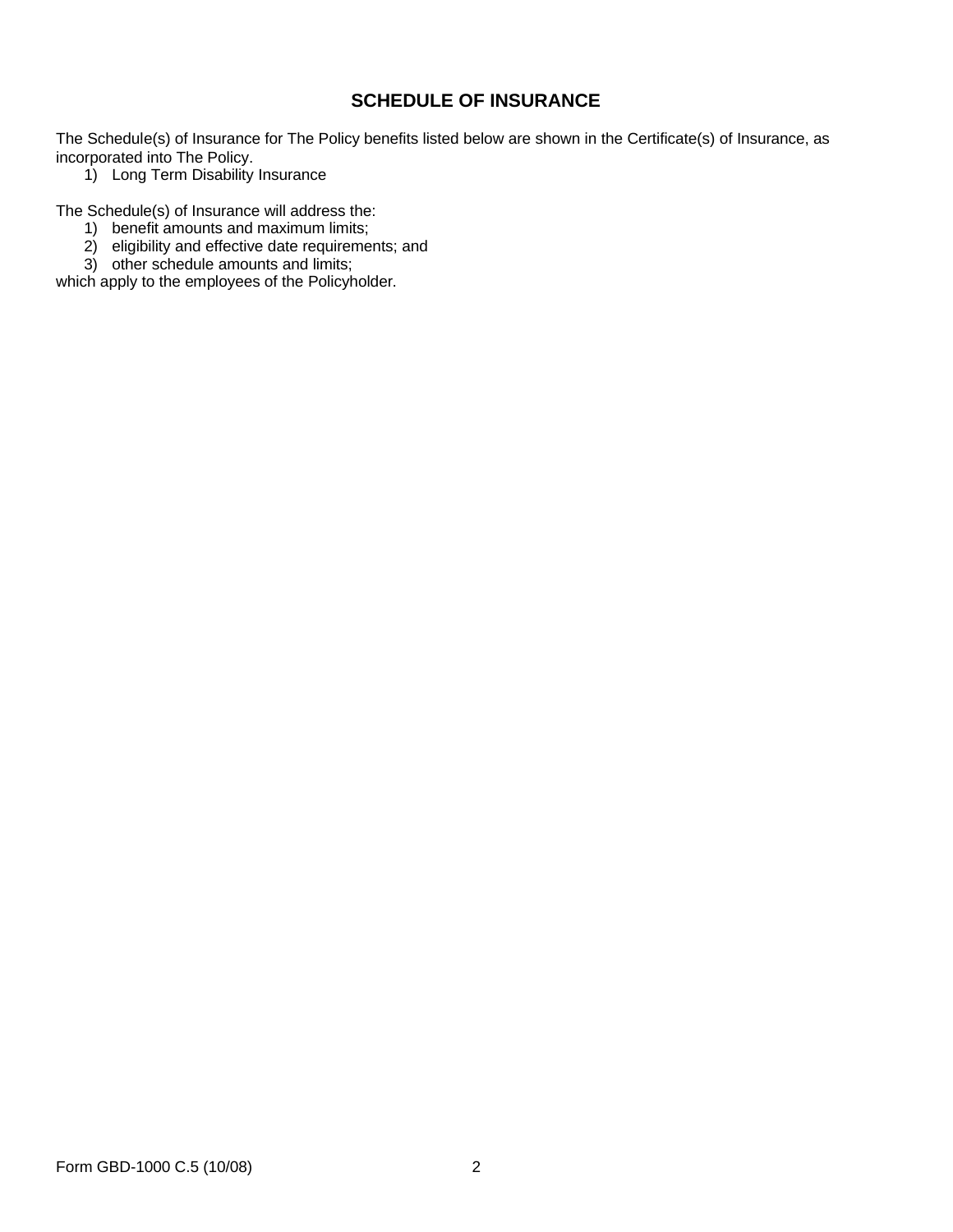# **PREMIUM PROVISIONS**

### **Initial Monthly Premium Rates**

The initial monthly premium rates to be charged for employee coverage and/or child/spouse coverage, if applicable, are shown on the following page(s).

The first premium is due and payable on the effective date of The Policy. Subject to The Policy's grace period provision, all premiums after the first must be paid when or before they are due.

For Long Term Disability Benefits, the amount of an employee's Pre-disability Earnings which is disregarded in determining his or her Monthly Benefit because of the Maximum Monthly Benefit limitation will also be disregarded in determining the amount of the total insured payroll.

The Initial Monthly Premium Rates may be converted as follows:

| <b>To Convert Rates to:</b> | Use a Conversion Factor of: |
|-----------------------------|-----------------------------|
| -- annual rates             | 11.8227                     |
| -- semi-annual rates        | 5.9557                      |
| -- quarterly rates          | 2.9852                      |

### **Grace Period**

The Company will allow the Policyholder a 60 day grace period for the payment of all premiums after the first. During this 60 day period, The Policy will stay in force. If the owed premium is not paid by the 60th day, The Policy will automatically terminate. If the Policyholder gives The Company written advance notice of an earlier cancellation date, The Policy will terminate on the earlier date. Premium is due for each day The Policy is in force.

### **Monthly Premium Rate Guarantee**

Initial Monthly Premium Rates are guaranteed as follows:

**Benefit Rate Guarantee Period** Long Term Disability Benefits

Subject to the Rate Guarantee Period shown above, The Company has the right to change premium rates on any premium due date if:

- 1) written notice is delivered to the Policyholder's last address on record; and
- 2) the change is effective at least 31 days after the date of notice.

The Rate Guarantee Period supersedes only those provisions appearing elsewhere in this Policy which give The Company the right to change the premium rates, and then, only for the period of time for which the rates are guaranteed. However, The Company may change the premium rates during the Rate Guarantee Period if:

- 1) there is a change in The Policy;
- 2) there is any change to state or federal law or inaction by state or federal law makers which affects The Company's liability under The Policy on a temporary or permanent basis;
- 3) Social Security Disability benefits are reduced or eliminated on a temporary or permanent basis due to the actual or threatened insolvency of the Social Security Disability Insurance Trust Fund;
- 4) there is a 10% increase or decrease in the number of insured Employees;
- 5) the Policyholder adds or deletes a subsidiary or affiliated business entity; or
- 6) there has been a material misstatement in the reported experience during the pre-sale process.

The Rate Guarantee Period in no way affects, amends or supersedes any other provision in The Policy.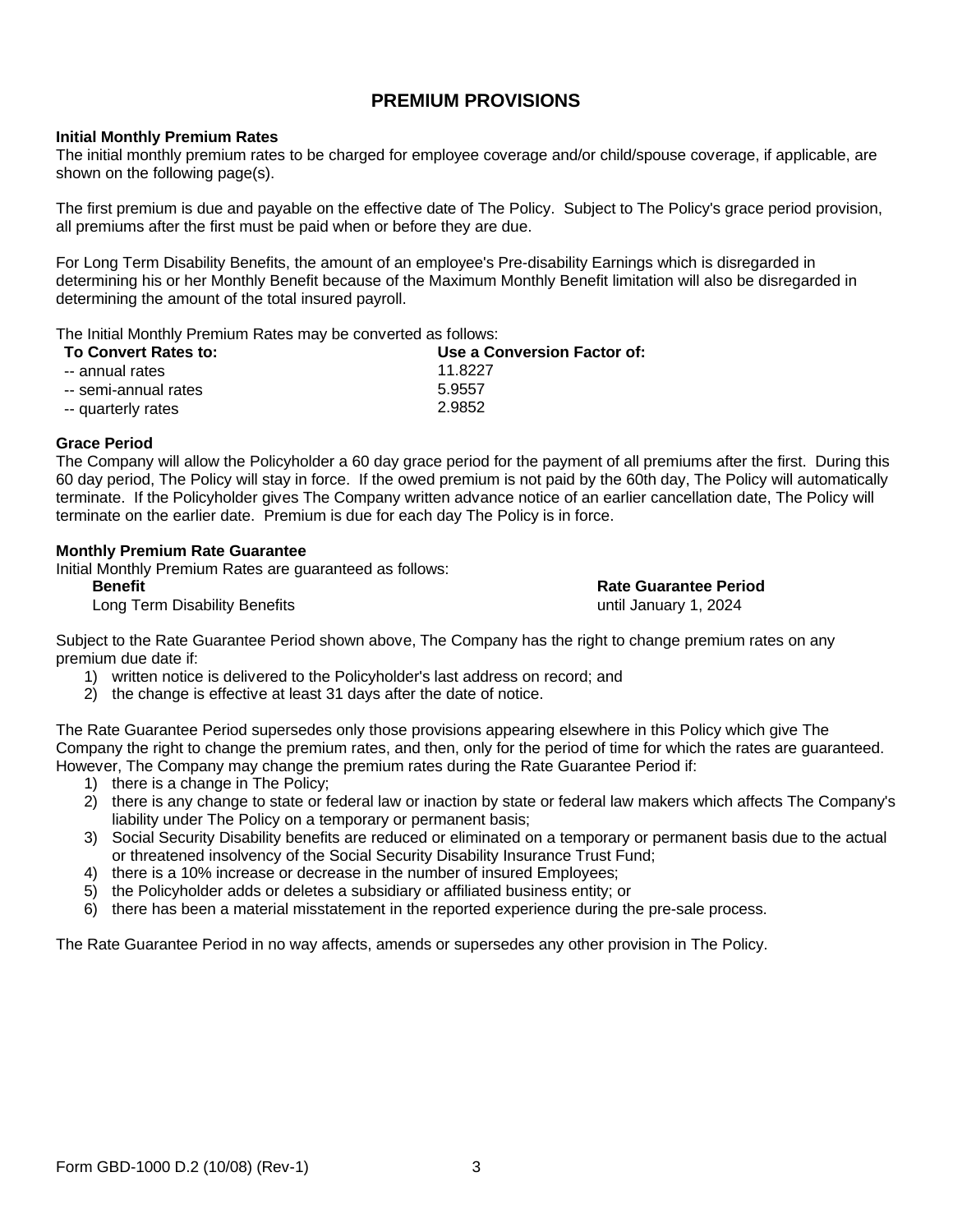# **PREMIUM PROVISIONS**

## **Calculation**

Premiums may be calculated by multiplying the rate times the applicable number of units of coverage.

If any insurance is added, increased or becomes effective after The Policy is in force, the premium charges will begin on:

- 1) the day the coverage is effective, if it is also the first day of a policy month; or
- 2) the first day of the next policy month.

For insurance which is terminated, premium charges will stop as of the first day of the next policy month.

Premiums may be calculated by any other method which both The Company and the Policyholder agree to in writing.

### **Premium Payments**

Premium payments are due and payable in full to a place designated by The Company or, with respect to the initial premium payment, premium payments may be made to an authorized agent of The Company. The pre-payment of premiums for a particular period by the Policyholder is not a guarantee that The Policy will remain in force.

All premiums due under The Policy shall be remitted by the Policyholder or the Policyholder's designee to The Company on or before the due date.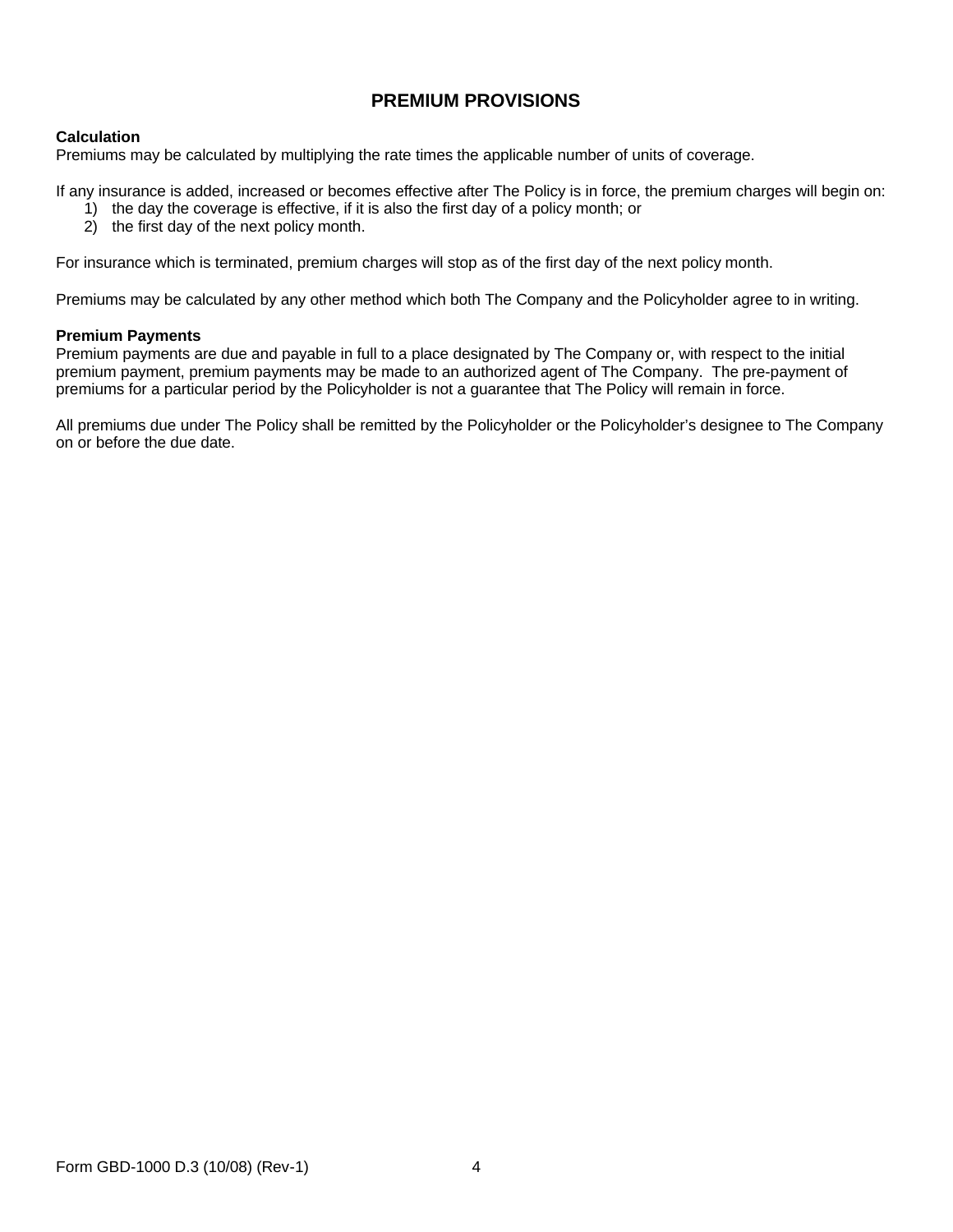# **PREMIUM SCHEDULE**

# **Long Term Disability Benefits:**

| CORE-CITY OF SEATTLE:  | \$.142 per \$100 of covered payroll |
|------------------------|-------------------------------------|
| BUYUP-CITY OF SEATTLE: | \$.384 per \$100 of covered payroll |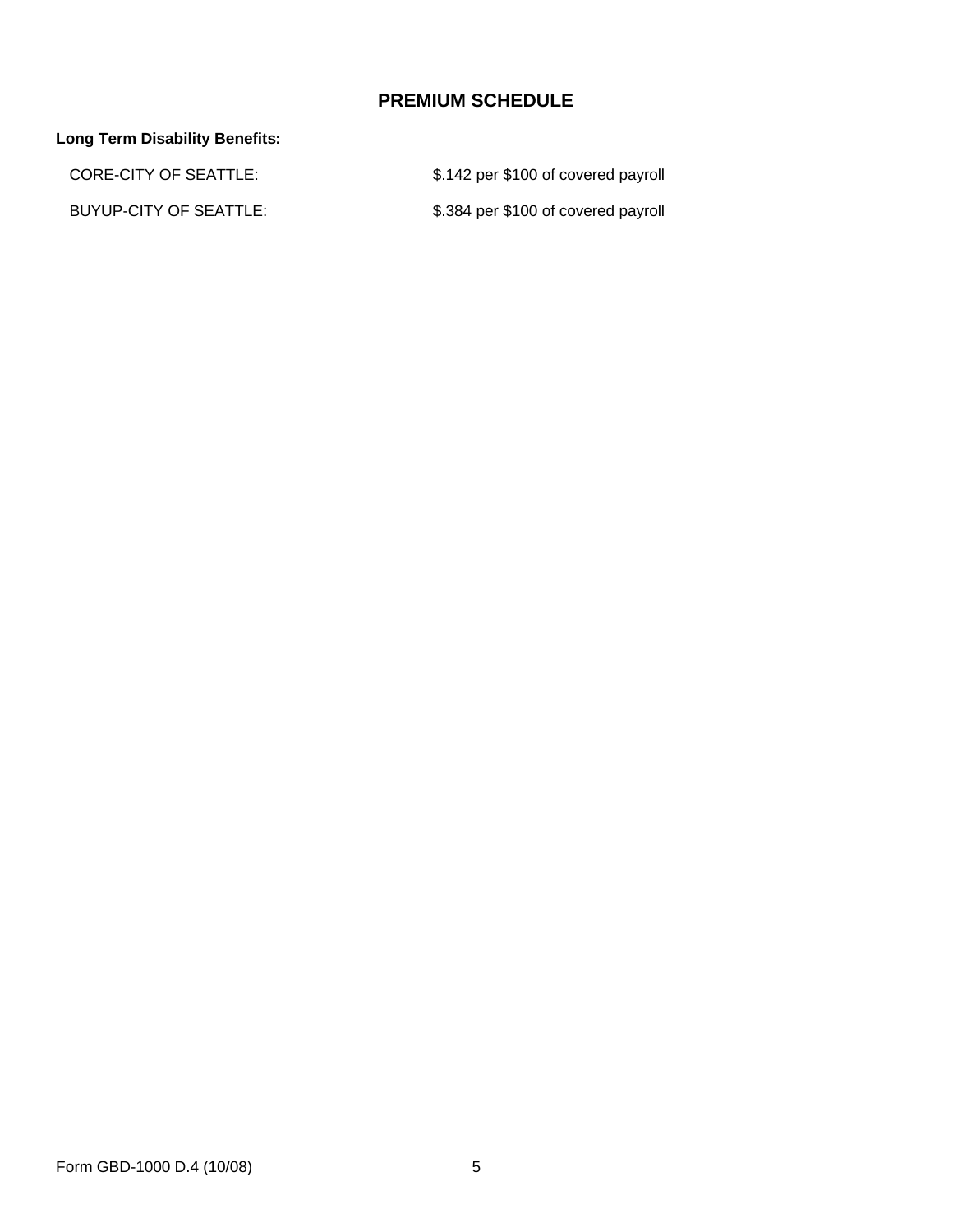# **POLICY PROVISIONS**

## **Entire Contract**

The contract between the parties consists of:

- 1) The Policy;
- 2) any Certificate(s) of Insurance incorporated and made a part of The Policy;
- 3) any riders issued in connection with such Certificate(s) of Insurance;
- 4) the Policyholder's application, if any, a copy of which is attached to and made a part of The Policy when issued; and
- 5) any individual application submitted by the Employee and accepted by The Company in connection with The Policy.

All statements made by the Policyholder or persons insured under The Policy will be deemed representations and not warranties. No statement made to affect this insurance will be used in any contest unless it is in writing and a copy of it is given to the person who made it, or to his or her beneficiary or personal representative.

## **Incontestability**

Except for non-payment of premium, the insurance provided by The Policy cannot be contested after such insurance has been in effect for a period of 2 years.

## **Changes**

The Company reserves the right to make changes in The Policy, after The Policy has been in force for 12 months. The Company will give the Policyholder 31 days advance written notice of any change. No agent has authority to change or waive any part of The Policy. To be valid, any change or waiver must be in writing, approved by one of our officers and made a part of The Policy.

## **Clerical Error**

Clerical error (whether by the Policyholder, the Plan Administrator, or The Company) in keeping the records having to do with The Policy, or delays in making entries on the records, will not void the insurance of any person if that insurance would otherwise have been in effect. A clerical error will not extend the insurance of any person if that insurance would otherwise have ended or been reduced as provided by The Policy. When a clerical error is found, premiums and benefits will be adjusted based on the true facts and The Policy.

## **Conformity with Law**

If any provision of The Policy is contrary to the law of the jurisdiction in which it is delivered, such provision is hereby amended to conform to that law. If any change to state or federal law, including but not limited to the Federal Social Security Act, affects The Company's liability under The Policy, The Company may change The Policy, the premiums or both. Such change:

- 1) will be effective as of the date of the change to the state or federal law; and
- 2) will not be made until The Company gives the Policyholder 31 days notice.

## **Termination of Policy**

The Company may terminate The Policy for the following reasons by giving the Policyholder 31 days written notice:

- 1) the Policyholder fails to furnish any information which The Company may reasonably require;
- 2) the Policyholder fails to perform any of its other obligations pertaining to this Policy;
- 3) Less than 100% of the persons eligible for coverage on a Non-contributory basis are insured; or
- 4) Fewer than 10 persons are insured.

In addition, The Company may terminate this Policy on any premium due date after The Policy has been in force for 12 months by providing 31 days written notice.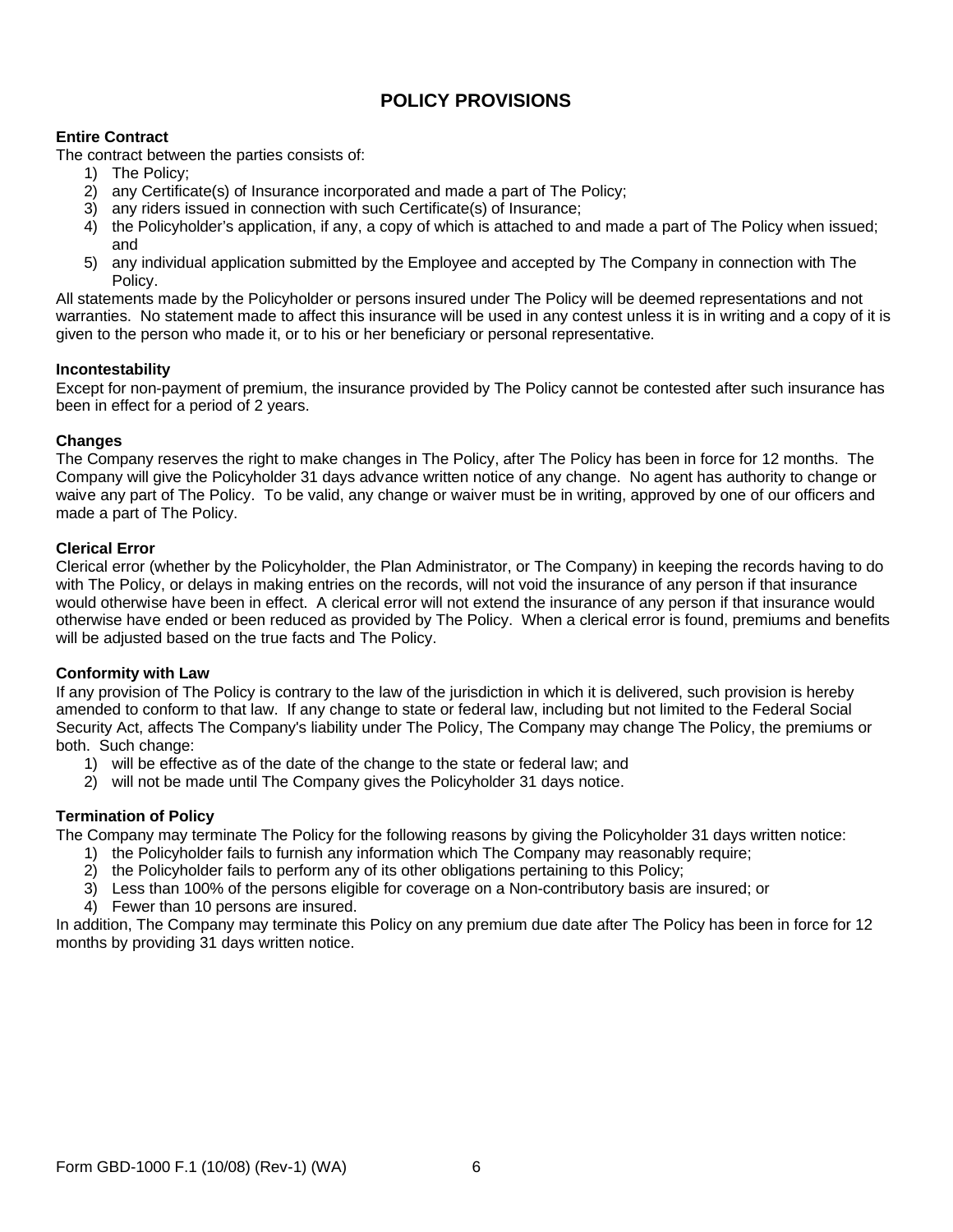# **POLICY PROVISIONS**

## **Certificate(s) of Insurance**

The Company will give individual Certificate(s) of Insurance to:

1) the Policyholder; or

2) any other person according to a mutual agreement among the other person, the Policyholder, and The Company; for delivery to persons covered under The Policy and which will explain the important features of The Policy.

### **Data To Be Furnished**

The Policyholder, or any other person designated by the Policyholder, will give The Company all information The Company needs regarding matters pertaining to the insurance. At any reasonable time while The Policy is in force and for 12 months after that, The Company may inspect any of the Policyholder's documents, books, or records which may affect the insurance or premiums of The Policy.

The Policyholder will, upon our request, give The Company:

- 1) the names of all persons initially eligible for coverage;
- 2) the names of all additional persons who become eligible for coverage;
- 3) the names of all persons whose amount of insurance is to be changed;
- 4) the names of all persons whose eligibility or insurance is terminated; and
- 5) any data necessary to administer the insurance provided by The Policy.

If the Policyholder gives The Company any incorrect information, the relevant facts will be determined to establish if insurance is in effect and in what amount.

No person will be deprived of insurance to which he is otherwise entitled or have insurance to which he is not entitled, because of any misstatement of fact by the Policyholder. Any required adjustment may be made in premiums or benefits.

### **Right to Audit**

The Company reserves the right to audit, once every 2 years, the Policyholder's billing records and premium accounting practices. If The Company discovers:

- 1) an underpayment of premium by the Policyholder, the Policyholder will be obligated to remit, in a timely manner, the underpayment amount; or
- 2) an overpayment of premium, The Company will return any overpayment amount in a timely manner;

for the previous 2 year period.

### **Not in Lieu of Worker's Compensation**

This Policy does not satisfy any requirement for worker's compensation insurance.

### **Time Period**

All periods begin and end at 12:01 A.M., standard time, at the Policyholder's address.

### **Disclosure of Fees**

The Company may reduce or adjust premiums, rates, fees and/or other expenses for programs under The Policy.

### **Disclosure of Services**

In addition to the insurance coverage, The Company may offer noninsurance benefits and services to Active Employees.